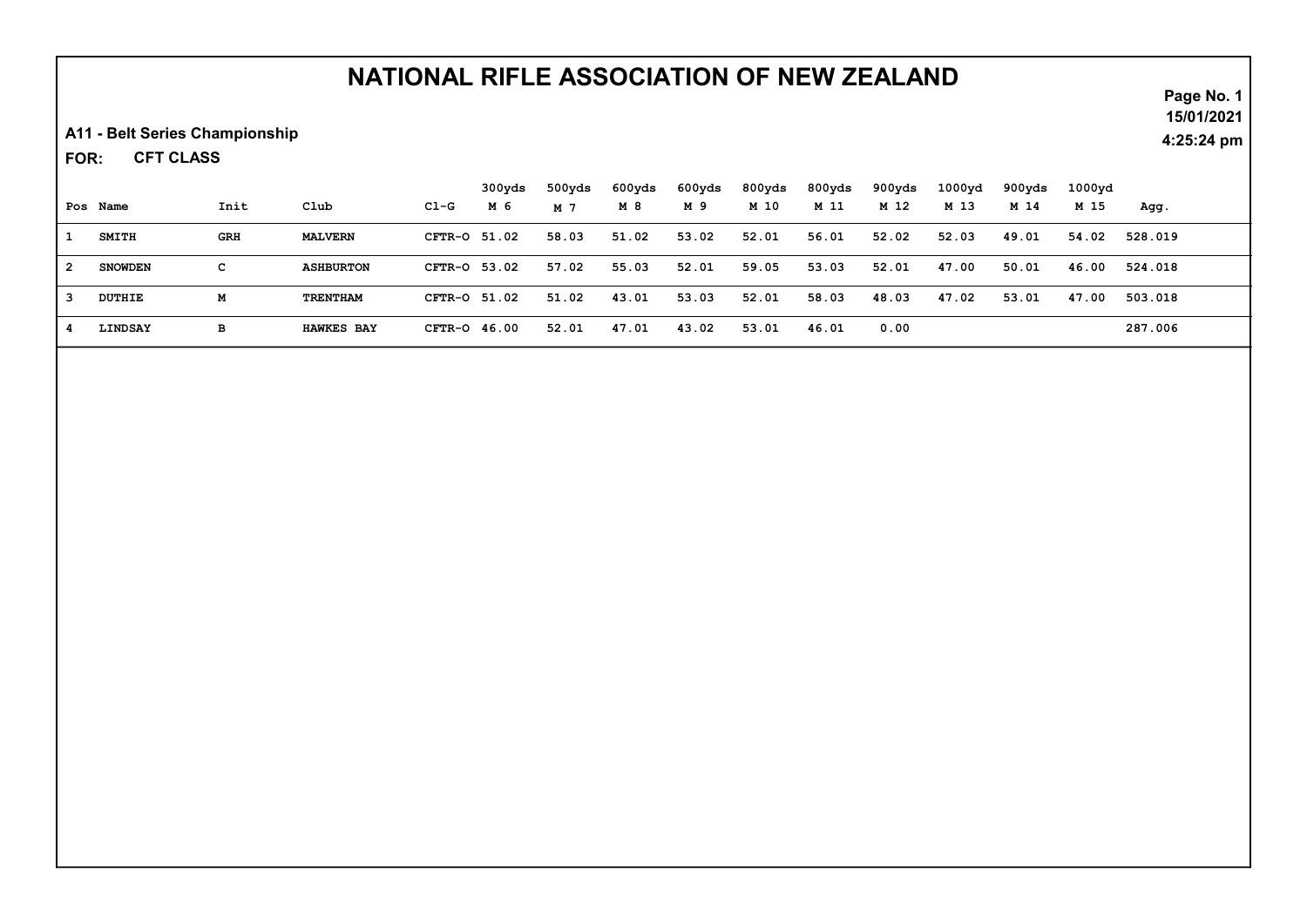A11 - Belt Series Championship

FO CLASS FOR:

| Page No. 2 |
|------------|
| 15/01/2021 |

|                 |                   |               |                  |        | 300yds | 500yds | 600yds | 600yds | 800yds | 800yds | 900yds | 1000yd | 900yds | 1000yd |         |
|-----------------|-------------------|---------------|------------------|--------|--------|--------|--------|--------|--------|--------|--------|--------|--------|--------|---------|
|                 | Pos Name          | Init          | Club             | $C1-G$ | M 6    | M 7    | M 8    | M 9    | M 10   | M 11   | M 12   | M 13   | M 14   | M 15   | Agg.    |
| $\mathbf{1}$    | <b>CHUI</b>       | M             | <b>ASHBURTON</b> | $FO-O$ | 59.05  | 60.05  | 59.06  | 59.01  | 59.09  | 59.05  | 56.01  | 57.04  | 57.01  | 57.03  | 582.040 |
| $\overline{2}$  | <b>HUGHES</b>     | IR            | CHELTENHAM       | $FO-O$ | 60.06  | 59.05  | 58.04  | 60.06  | 60.09  | 60.09  | 57.02  | 56.03  | 59.08  | 52.02  | 581.054 |
| $\mathbf{3}$    | <b>KAPENE</b>     | s             | <b>GISBORNE</b>  | $FO-O$ | 59.03  | 60.06  | 55.03  | 59.03  | 59.04  | 58.03  | 59.04  | 56.01  | 59.05  | 54.03  | 578.035 |
| 4               | <b>KERRIDGE</b>   | $\mathbf R$   | TE PUKE          | $FO-O$ | 60.07  | 59.06  | 57.03  | 54.03  | 60.06  | 60.06  | 59.06  | 51.02  | 58.04  | 55.01  | 573.044 |
| 5               | <b>MEEHAN</b>     | D             | <b>CLEVEDON</b>  | $FO-O$ | 60.05  | 58.03  | 54.01  | 57.02  | 60.05  | 59.05  | 56.01  | 50.02  | 58.04  | 56.03  | 568.031 |
| 6               | <b>GRIMSEY</b>    | L             | <b>ASHBURTON</b> | $FO-O$ | 60.08  | 59.07  | 59.03  | 53.01  | 59.04  | 60.04  | 59.03  | 54.01  | 56.01  | 47.01  | 566.033 |
| $7\overline{ }$ | <b>MCLAY</b>      | s             | TE PUKE          | $FO-O$ | 60.06  | 60.08  | 58.03  | 51.01  | 60.05  | 60.07  | 59.09  | 54.05  | 59.03  | 44.00  | 565.047 |
| 8               | <b>HUNT</b>       | c             | <b>KARORI</b>    | $FO-O$ | 59.04  | 59.04  | 57.01  | 55.03  | 59.06  | 57.05  | 56.00  | 50.00  | 57.01  | 52.01  | 561.025 |
| 9               | <b>DUCKETT</b>    | $\mathbf{FM}$ | <b>MASTERTON</b> | $FO-O$ | 59.04  | 58.04  | 49.00  | 58.03  | 59.04  | 58.03  | 49.00  | 54.03  | 56.02  | 54.01  | 554.024 |
| 10              | MAY               | IS            | WHANGAREI        | $FO-O$ | 58.04  | 57.03  | 56.02  | 50.01  | 60.08  | 58.03  | 55.03  | 52.00  | 54.02  | 52.01  | 552.027 |
| 11              | <b>TEAGUE</b>     | SP            | TE PUKE          | $FO-O$ | 58.03  | 58.05  | 51.03  | 57.02  | 58.04  | 57.05  | 54.02  | 55.01  | 50.01  | 53.02  | 551.028 |
| 12 <sub>2</sub> | <b>HOWL</b>       | $_{\rm SB}$   | CHELTENHAM       | $FO-O$ | 60.09  | 60.04  | 51.01  | 56.02  | 59.03  | 56.04  | 50.02  | 50.01  | 55.03  | 52.00  | 549.029 |
| 13              | <b>SUBRITZKY</b>  | M             | <b>KARORI</b>    | $FO-O$ | 49.02  | 59.04  | 57.04  | 55.01  | 57.04  | 60.08  | 55.01  | 47.00  | 51.02  | 57.00  | 547.026 |
| 14              | <b>NEAL</b>       | PA            | <b>CLEVEDON</b>  | $FO-O$ | 55.02  | 56.04  | 55.00  | 57.01  | 59.03  | 59.04  | 54.03  | 51.01  | 58.04  | 40.00  | 544.022 |
| 15 <sub>1</sub> | <b>BARKHUIZEN</b> | s             | <b>CLEVEDON</b>  | $FO-O$ | 59.03  | 57.01  | 54.01  | 48.00  | 56.03  | 54.01  | 52.02  | 53.01  | 54.03  | 51.01  | 538.016 |
| 16              | <b>MOSES</b>      | МK            | <b>CLEVEDON</b>  | $FO-O$ | 57.03  | 54.01  | 55.02  | 52.00  | 57.04  | 60.04  | 48.00  | 49.01  | 52.03  | 51.01  | 535.019 |
| 17              | <b>MOFFATT</b>    | SK            | <b>CLEVEDON</b>  | $FO-O$ | 56.03  | 56.02  | 52.01  | 54.00  | 59.05  | 58.02  | 49.00  | 49.01  | 44.00  | 52.02  | 529.016 |
|                 |                   |               |                  |        |        |        |        |        |        |        |        |        |        |        |         |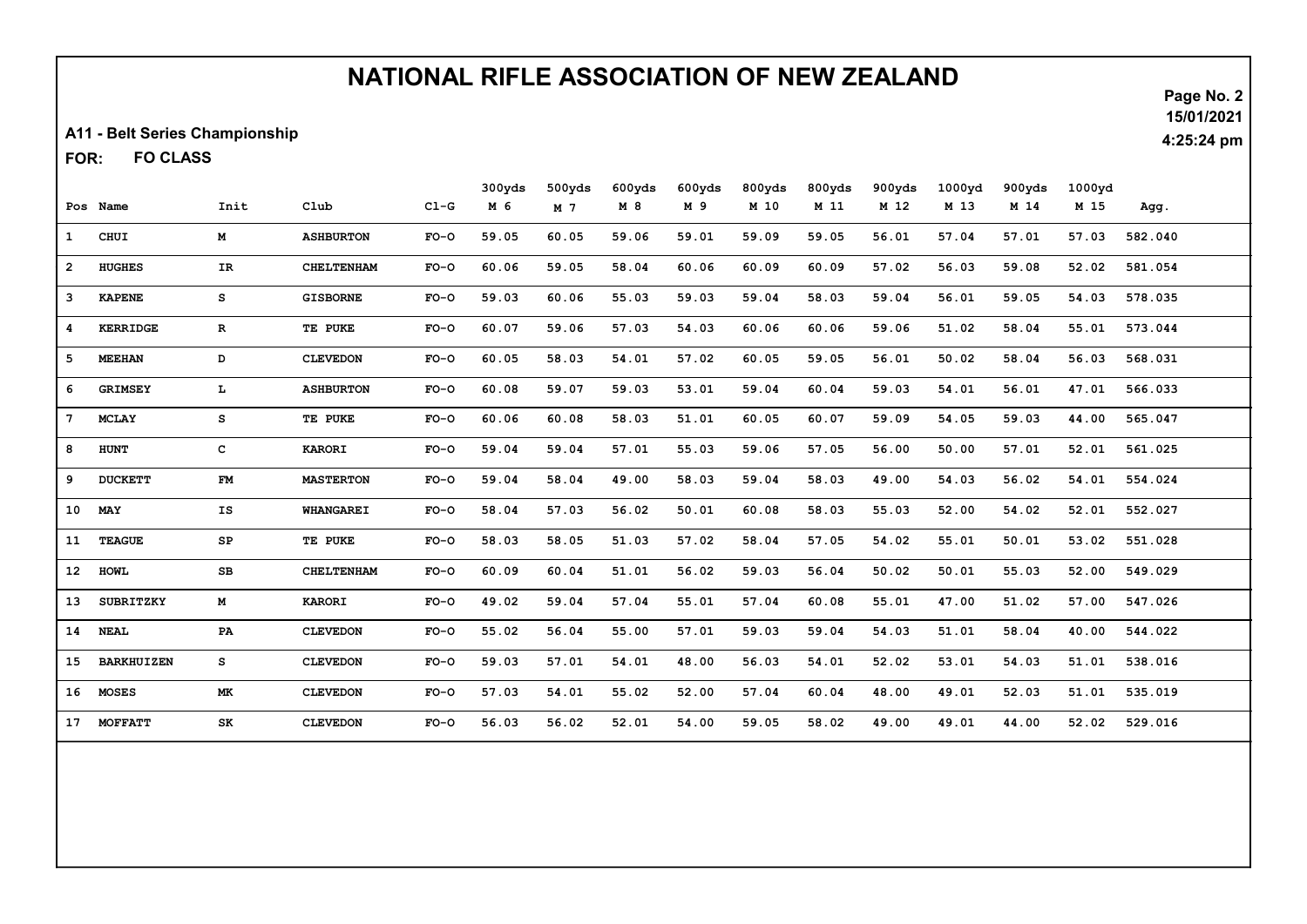A11 - Belt Series Championship

FPR CLASS FOR:

| Pos Name     | Init | Club             | $C1-G$  | 300 <sub>vds</sub><br>M 6 | 500yds<br>M 7 | 600yds<br>M 8 | 600yds<br>M 9 | 800yds<br>M 10 | 800yds<br>M 11 | 900yds<br>M 12 | 1000vd<br>M 13 | 900 <sub>vds</sub><br>M 14 | 1000 <del>v</del> d<br>M 15 | Agg.    |
|--------------|------|------------------|---------|---------------------------|---------------|---------------|---------------|----------------|----------------|----------------|----------------|----------------------------|-----------------------------|---------|
| <b>SMITH</b> | DW   | <b>ASHBURTON</b> | $FPR-O$ | 59.04                     | 60.04         | 54.02         | 59.01         | 59.02          | 57.04          | 52.02          | 53.00          | 55.02                      | 52.01                       | 560.022 |

Page No. 3 15/01/2021